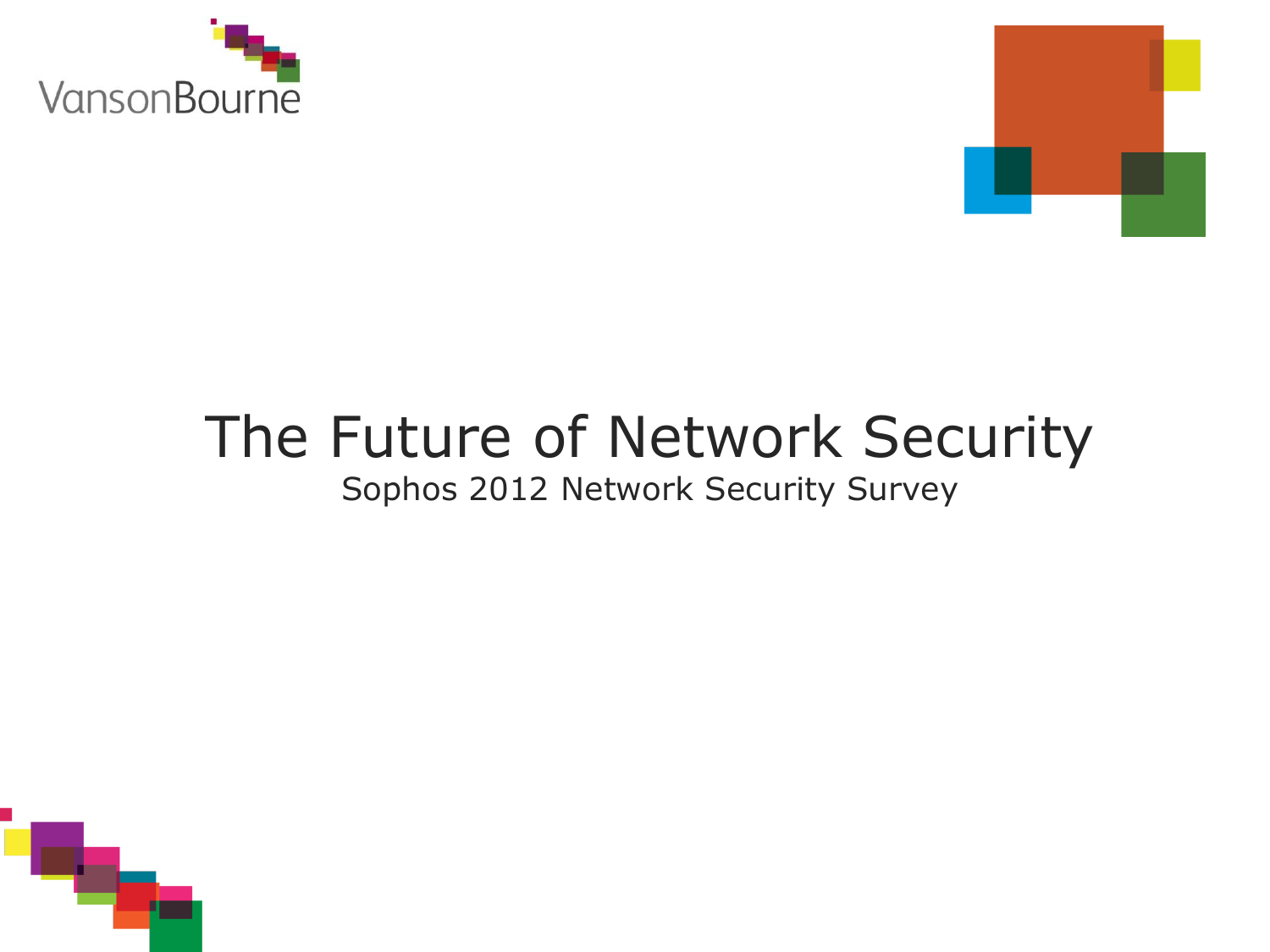



Sophos and Vanson Bourne surveyed 571 IT decision makers globally to gain a deeper understanding of how IT teams are responding to technology changes in network security.

The survey focused on:

- Remote workers
- Wireless networks
- Network security challenges
- The future

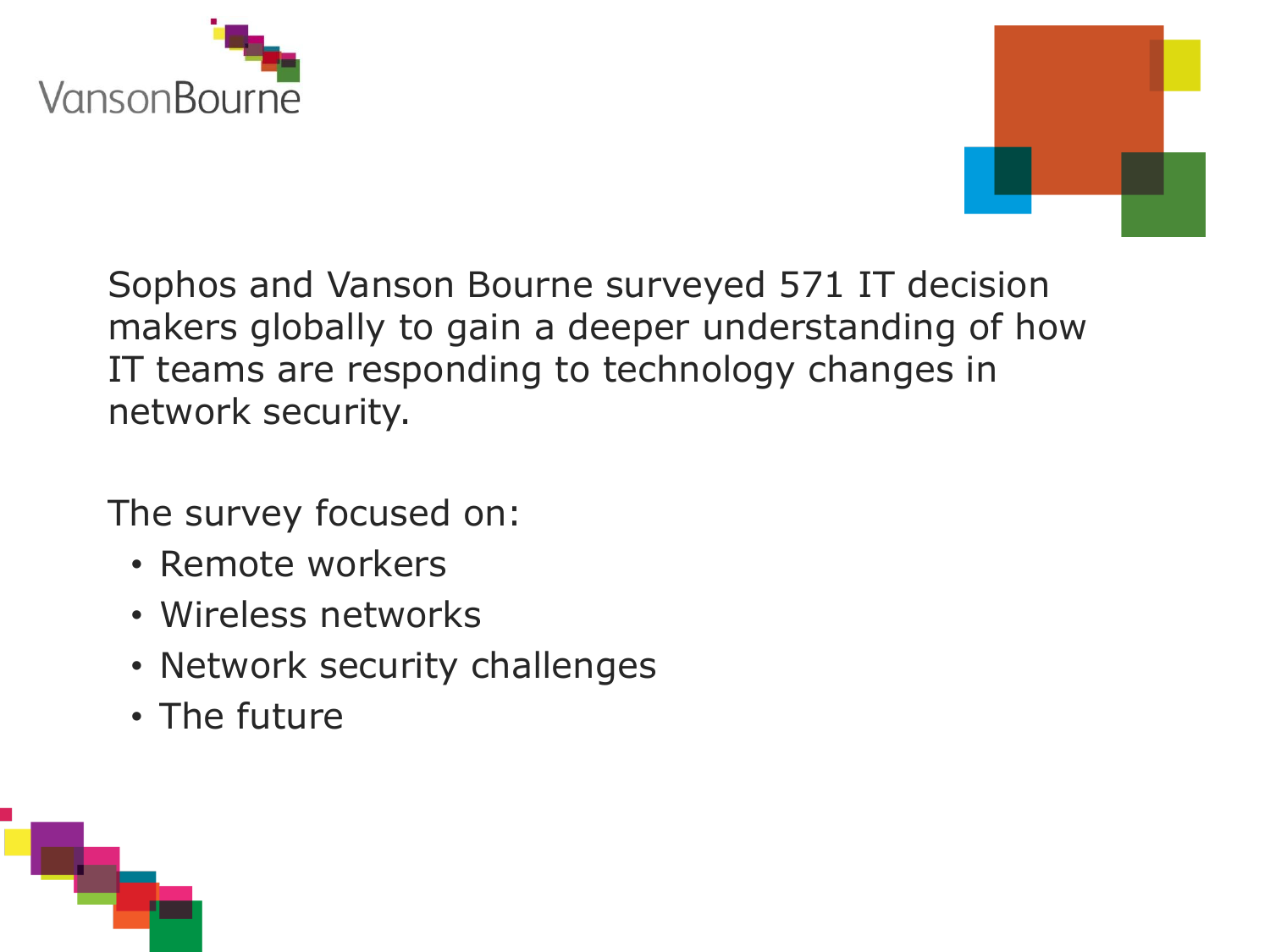

## Demographics

We surveyed 571 IT decision makers from the U.S., UK, France, Germany and Australia.

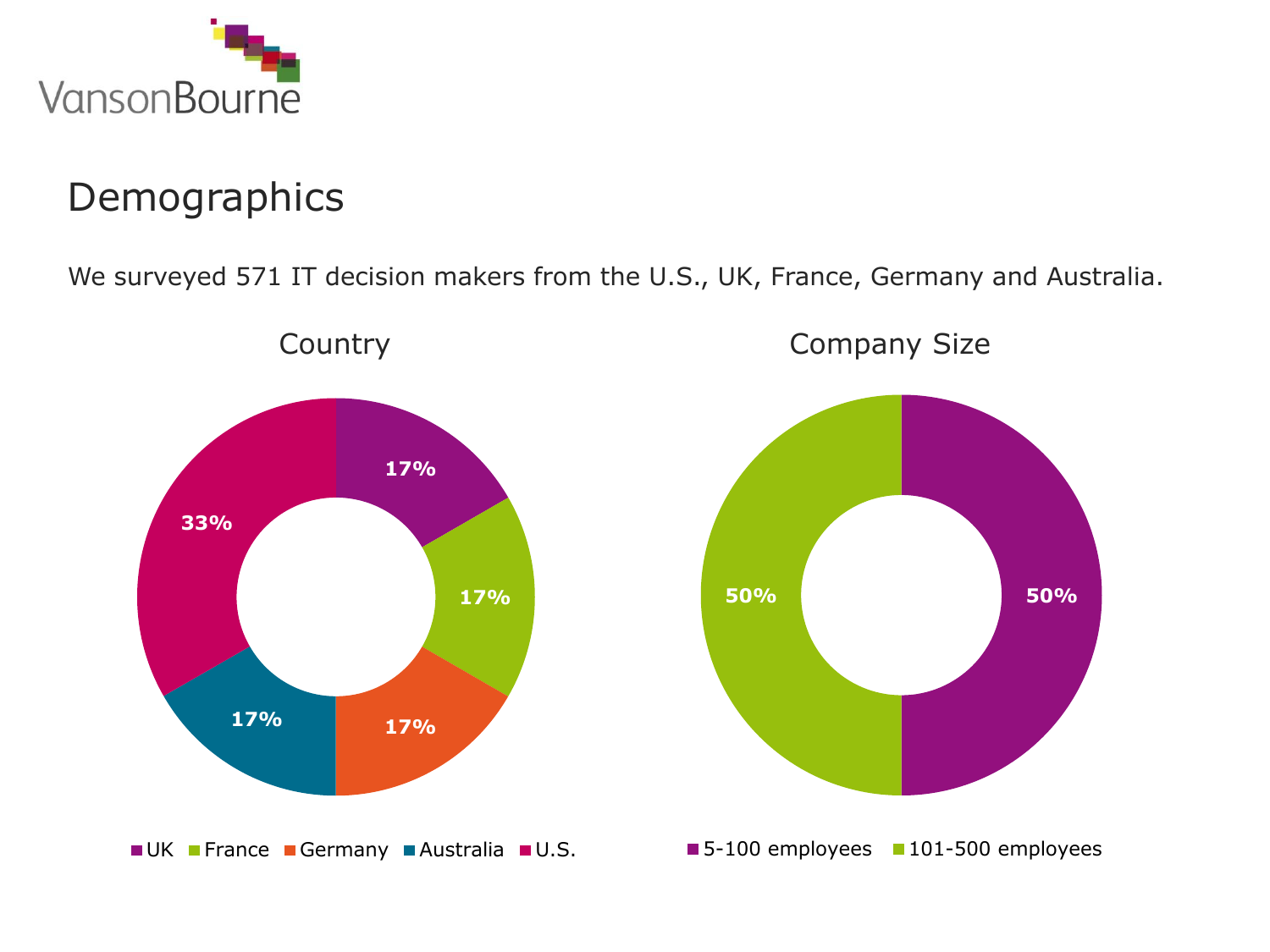



# Remote workers

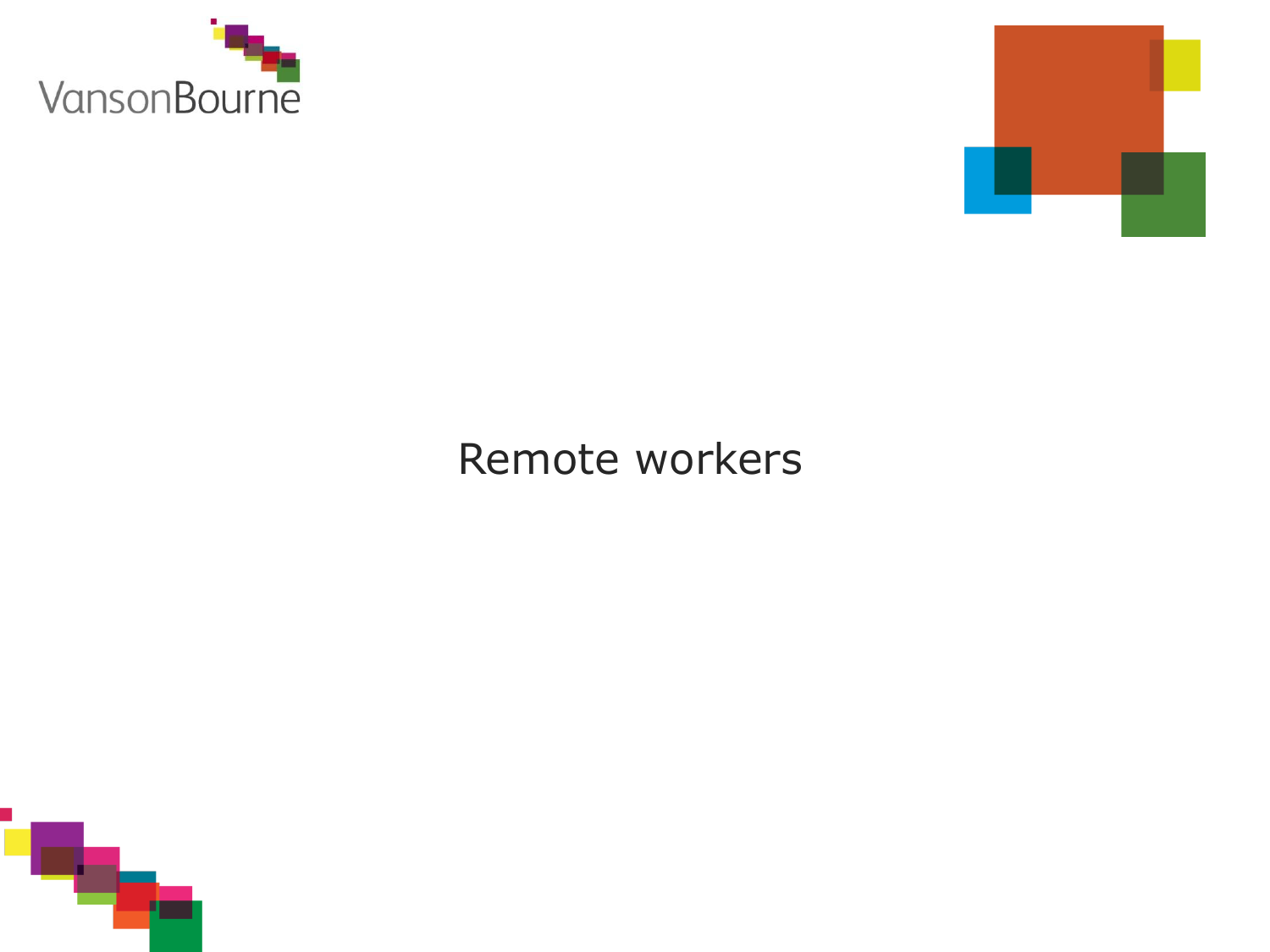

#### What percentage of your employees work remotely?



93% of SMBs have at least some remote workers. On average around 20% of all employees work remotely. Larger organizations (101-500 employees) are more likely to have remote employees (97%) compared to smaller ones with 5-100 employees (90%).

With such a high number of remote workers, it's no surprise that IT departments have concerns around managing them.

On average almost a quarter of employees at U.S. SMBs work remotely, the highest among the countries surveyed.



**Figure 1a:** Percentage of employees working outside central office(s) or at remote sites, i.e., branch offices, retail outlets, hotels

**Figure 1b:** Percentage of employees by country who work outside central office(s) or at remote sites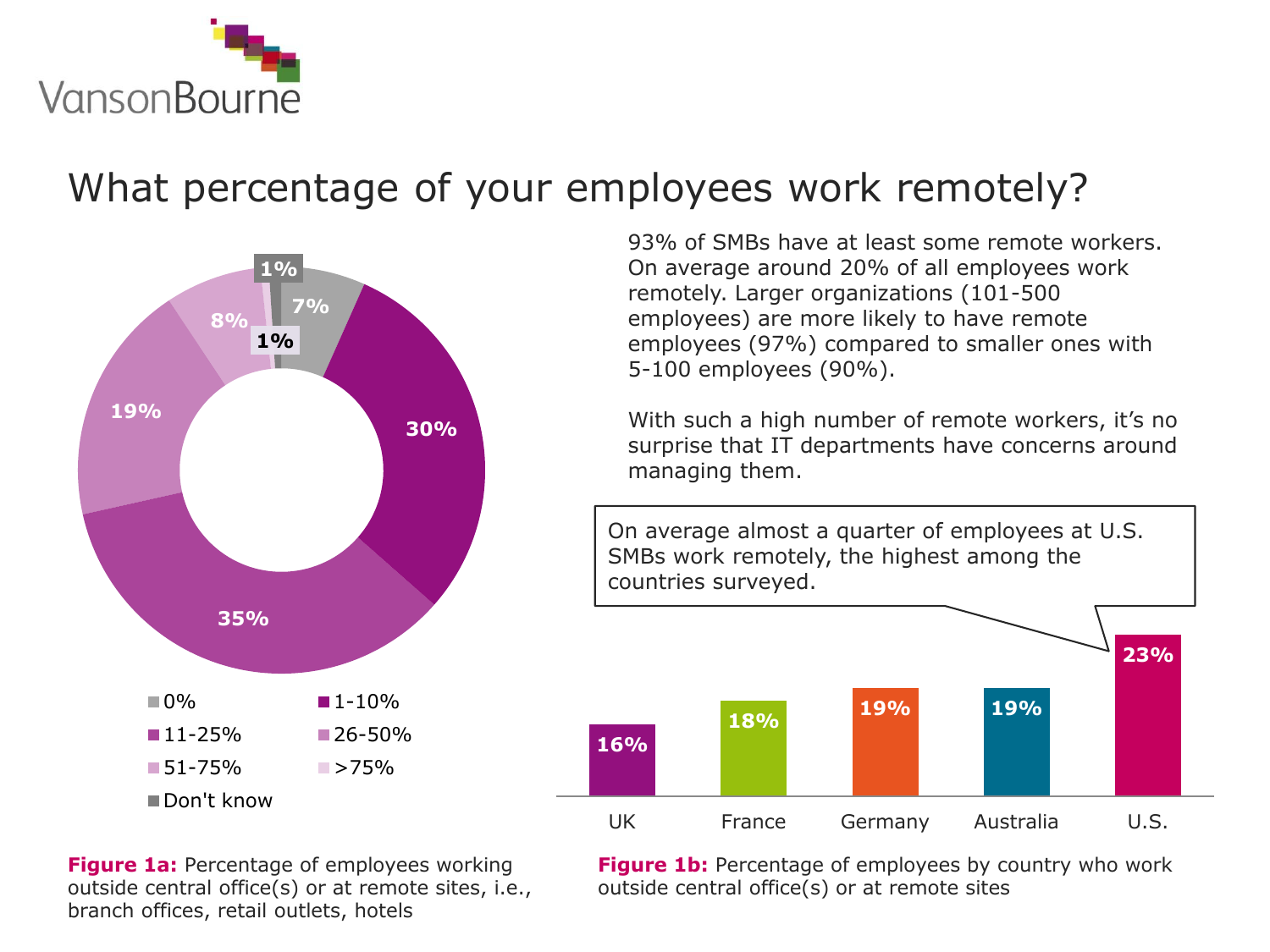

## Are you concerned about supporting remote workers?



For 75% of SMBs, supporting remote working is an issue—most commonly in terms of security risks. More than half of SMBs are concerned about security risks from increased remote working.

Larger SMBs are more concerned than smaller ones about all three of these issues (security risks, hardware requirements and employee productivity).

While security risks are the most common issue in all countries surveyed, organizations in the U.S. and France are the most likely to be concerned.



**Figure 2a:** Is supporting remote working, i.e., employees working from home/on the road, a growing issue for you?

**Figure 2b:** SMBs by country that believe supporting remote working is a growing issue in terms of security risks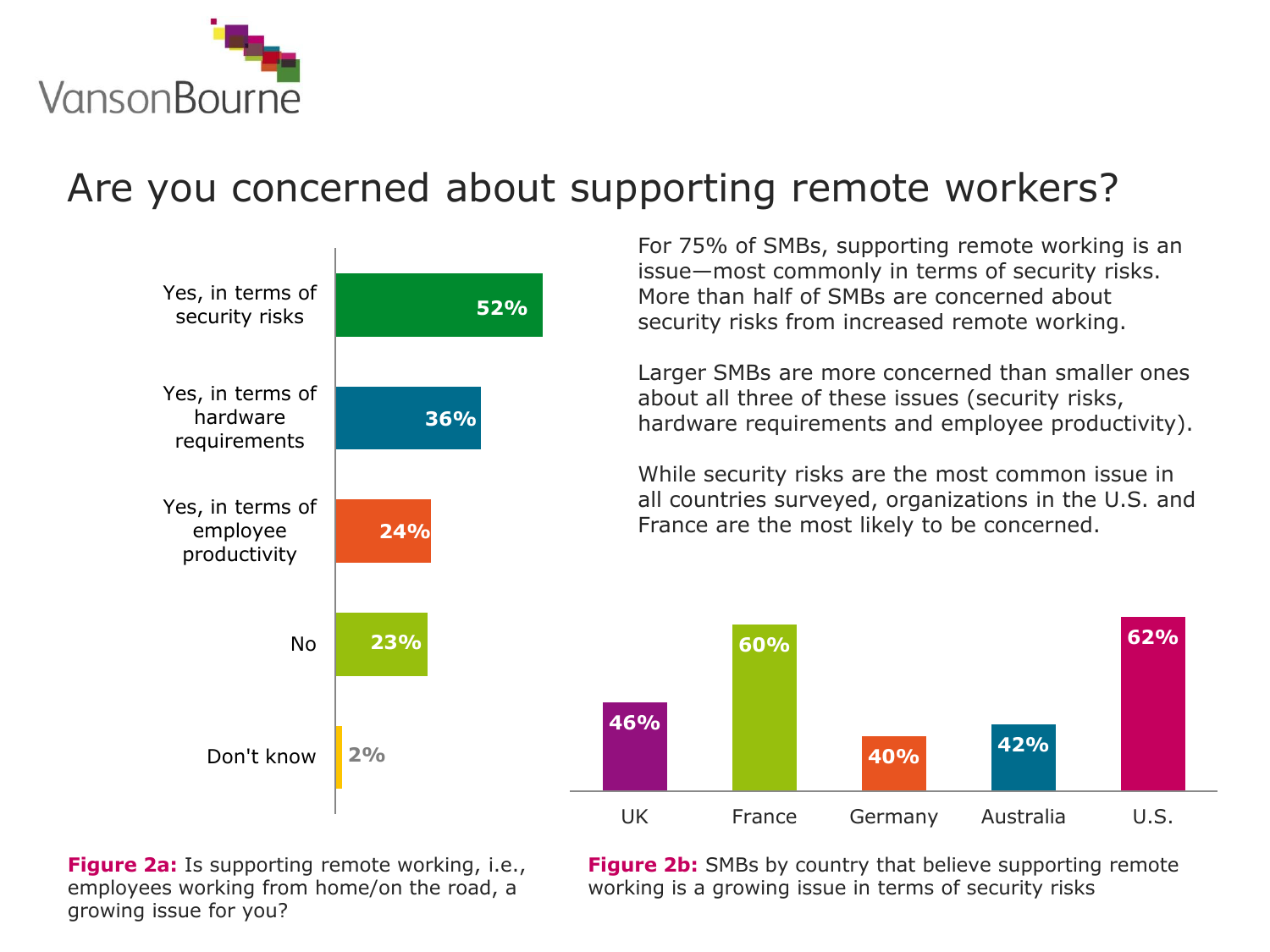

## What are the top challenges of securing remote sites?



**Figure 3a:** Top IT challenges when securing and connecting remote sites

SMBs acknowledge a range of issues when it comes to securing and connecting remote sites. On average, respondents admitted that at least two of the issues listed in figure 3a affect them.

Their most common issue is troubleshooting, although opinion varies by country:

- Troubleshooting is the most common issue in the U.S. and UK (46% and 52% respectively)

- In France, the top answer is managing the connection of these devices (41%)

- In Germany, troubleshooting issues ties with applying consistent security policies across all offices (34%)

- In Australia, the top issue is "Managing remote devices‖ (45%)

Concerns about device management are a likely driver for IT security spending; 50% of those planning to increase their budgets also admit to concerns about managing remote devices.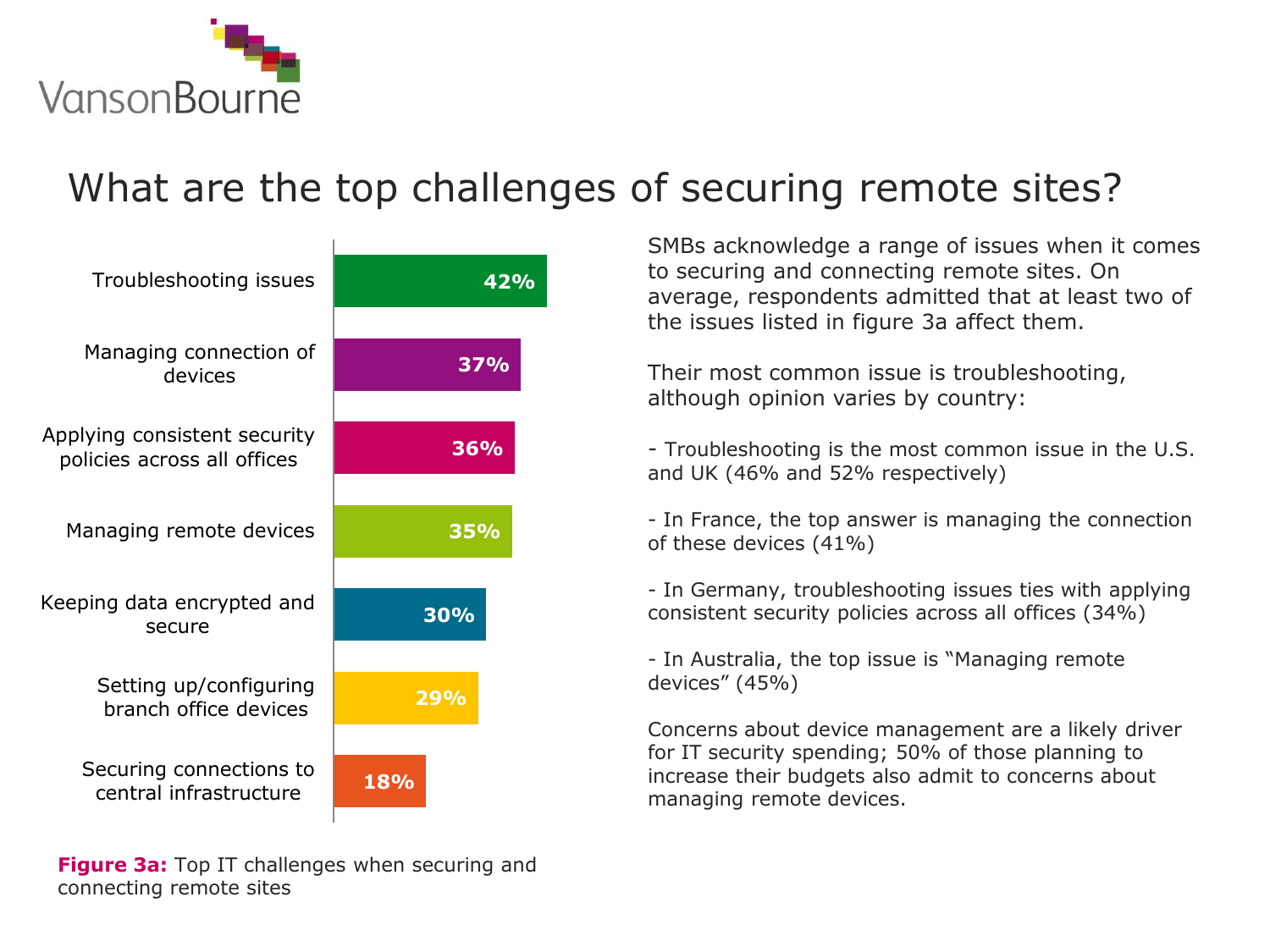

## Is securing and connecting remote sites a challenge?

Overall, 35% of IT decision makers at SMBs are concerned about managing remote devices. This varies by industry sector.

The top two challenges are viewed almost equally by smaller SMBs, but larger ones view troubleshooting as a bigger issue.



**Figure 3b:** SMBs by sector who say managing devices is a challenge when securing and connecting remote sites

**Figure 3c:** SMBs by size: the top two challenges when securing and connecting remote sites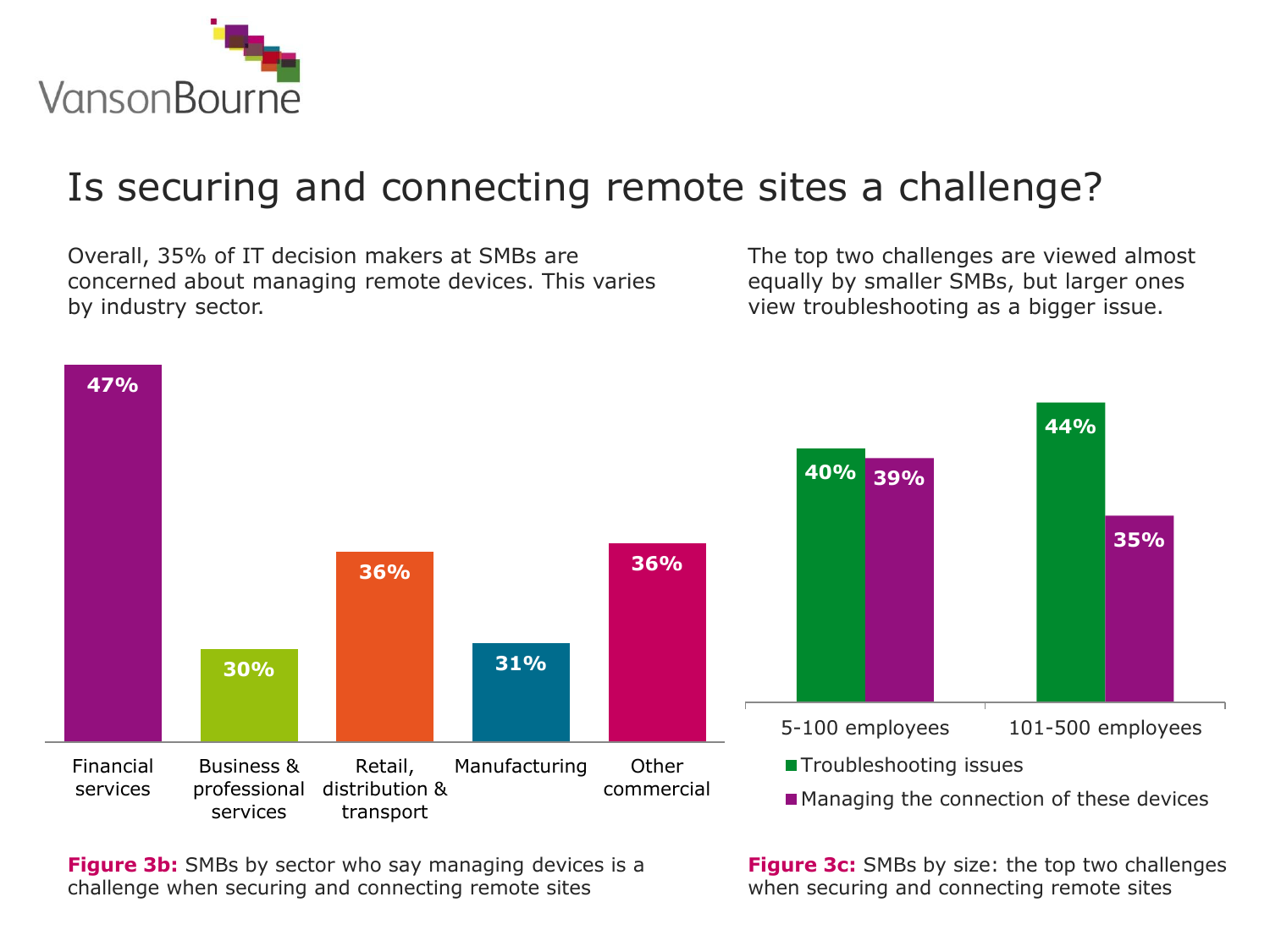



## Wireless networks

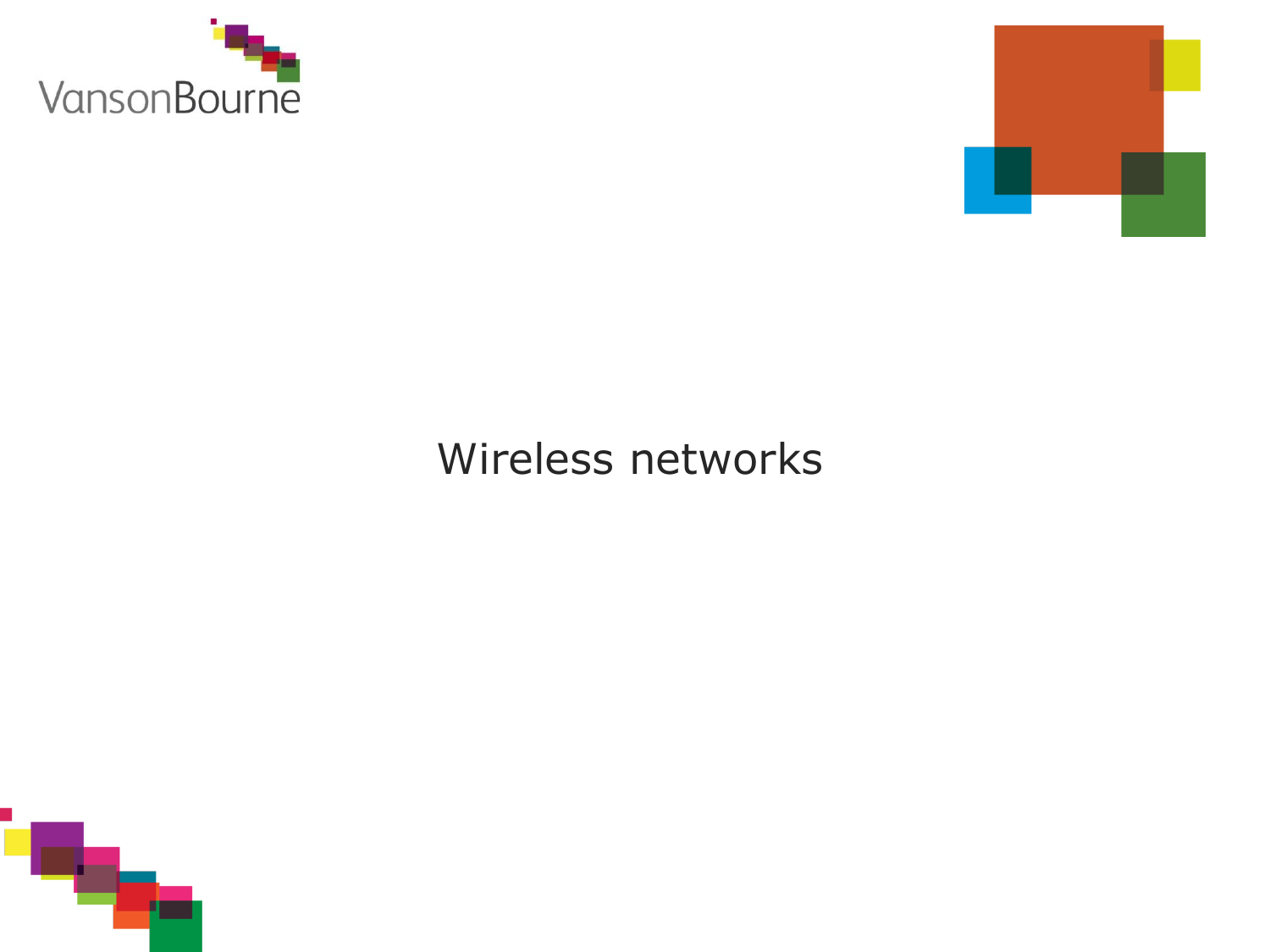

#### How good is your Wi-Fi coverage?



**Figure 4a:** How SMBs describe the wireless network coverage in their organization's offices Fewer than one in five SMBs (18%) think that they have excellent wireless network coverage in their offices, while 37% feel their coverage is acceptable at best.

SMBs in the U.S. and UK are most likely to describe their Wi-Fi coverage as "excellent." And 74% of U.S. SMBs say their coverage is either "good" or "excellent."

And when looking at wireless coverage in relation to how easy managing multiple networks is, there's a clear connection.



**Figure 4b:** SMBs by country that answered they have "excellent Wi-Fi coverage"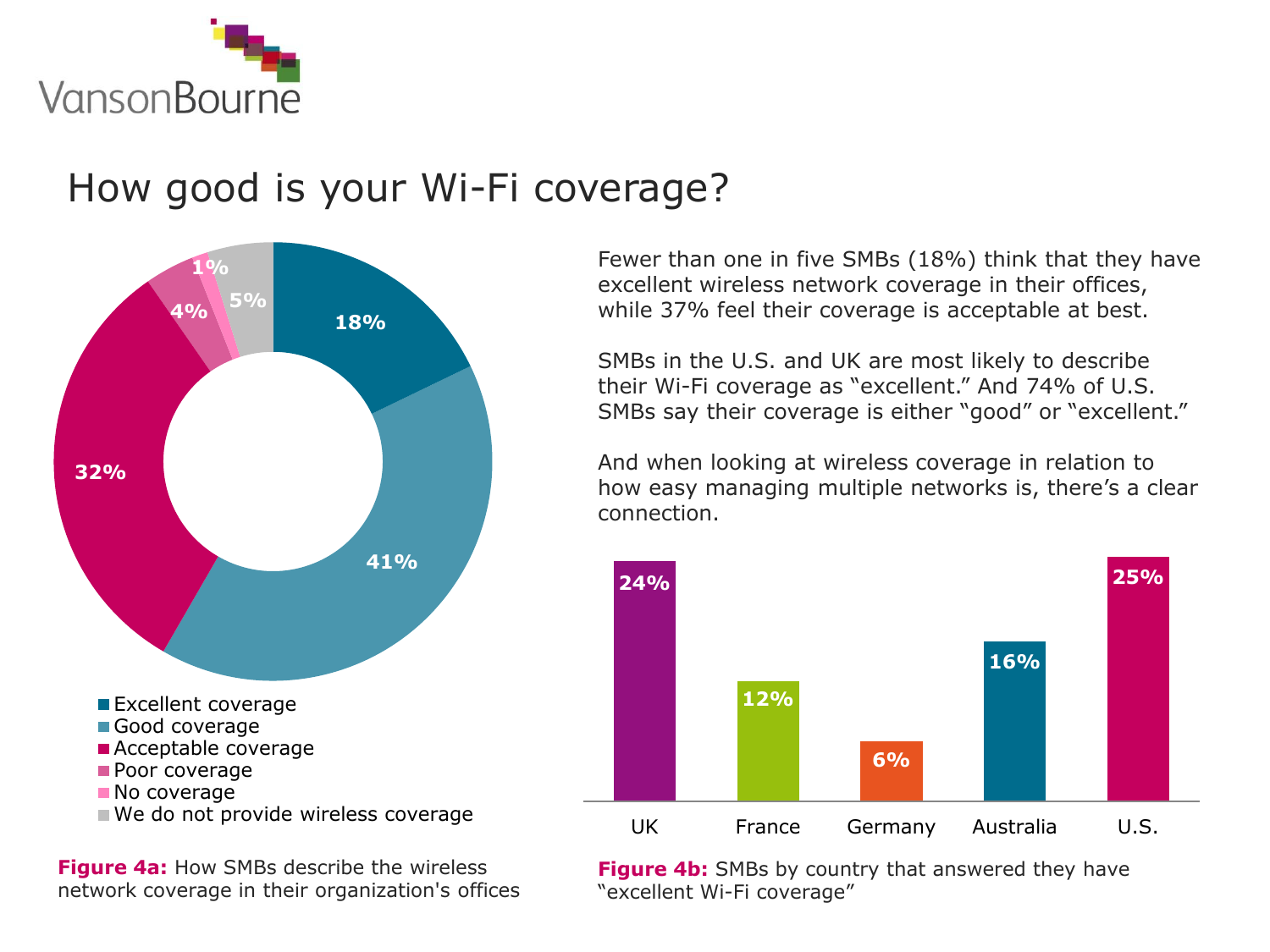

How easy do SMBs find managing multiple networks?



Figure 4c: SMBs that answered they have "excellent Wi-Fi coverage"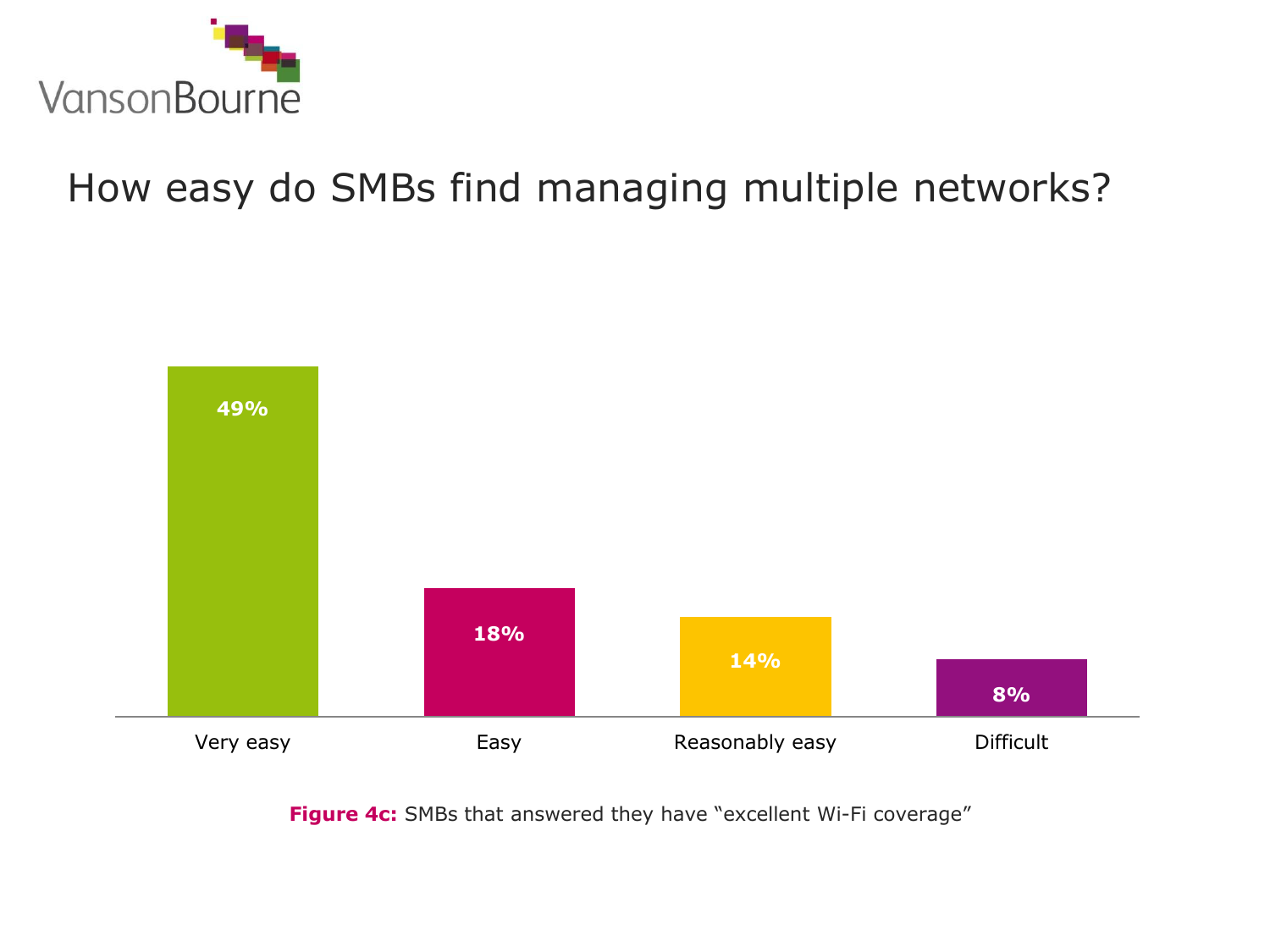

#### How difficult is managing multiple networks?



Don't have multiple wireless networks

**Figure 5a:** Difficulty of managing multiple wireless networks, i.e., visitor and guest networks

Just 12% of IT decision makers in SMBs find it very easy to manage multiple wireless networks; 80% experience some kind of difficulty.

Figure 5b shows that U.S. SMBs are most likely to find managing multiple wireless networks very easy.

But what about the security of the organization's networks?



**Figure 5b:** SMBs by country who find it very easy to manage multiple wireless networks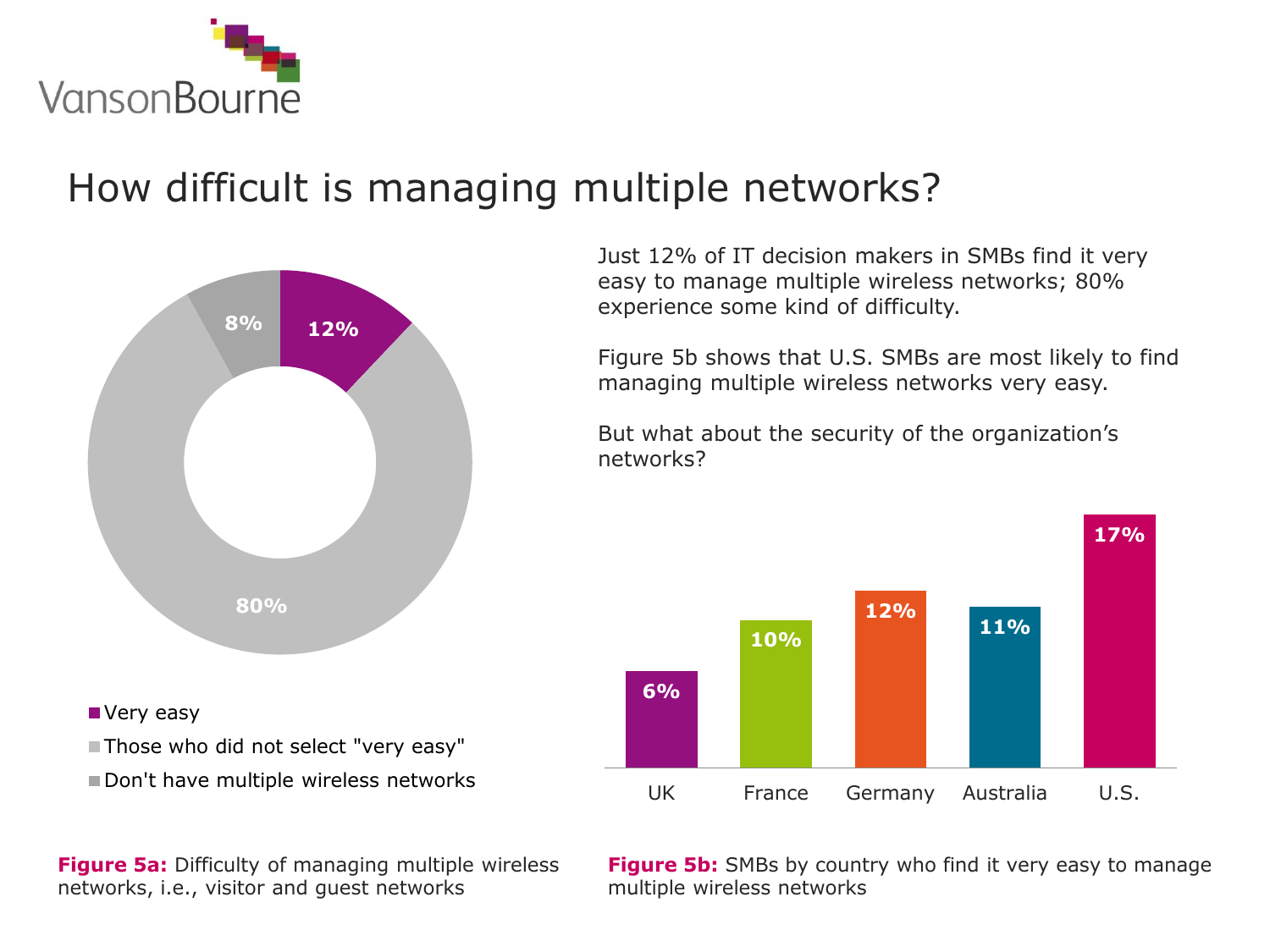

## How confident are you that your wireless network is secure?



Only around one in five (21%) SMBs is "very confident" that their wireless network is secured; the vast majority have some degree of doubt.

Figure 6b shows that UK SMBs are slightly more confident than U.S. SMBs that their wireless networks are secure.



**Figure 6a:** Confidence of SMBs that their wireless network is secure

**Figure 6b:** SMBs by country that are very confident their wireless network is secured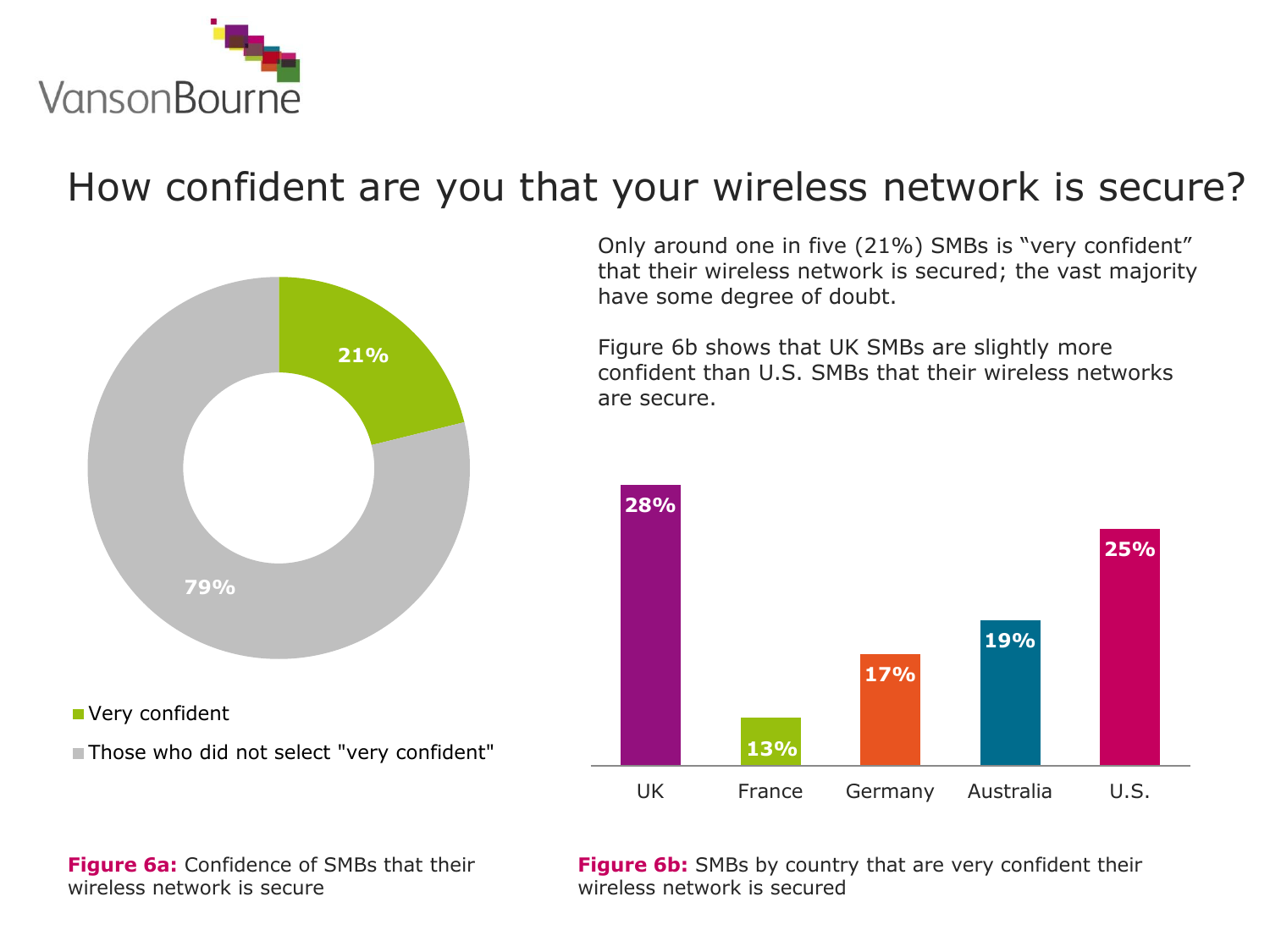

## Confidence in the security of wireless networks



**Figure 6c:** SMBs by quality of coverage that answered "very confident"

Those with excellent coverage (figure 6c) and those that find managing multiple networks very easy (figure 6d) are the most likely to be confident in their network's security.



**Figure 6d:** SMBs by ease of wireless management that answered "very confident"



 $<$ 1 year 1-2 years 2-5 years 5-10 years >10 years

**Figure 6e:** SMBs that answered "very confident"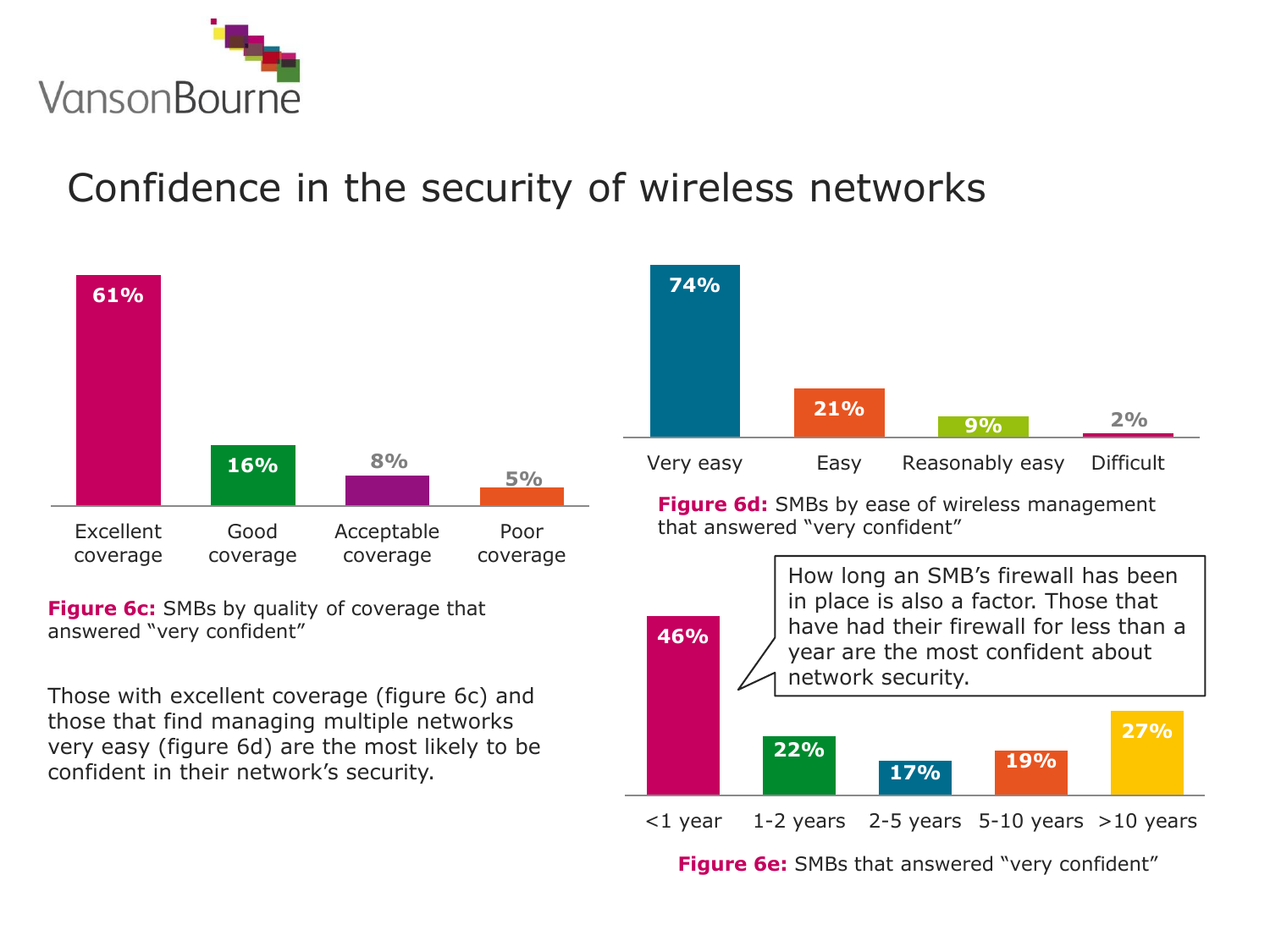



# Network security challenges

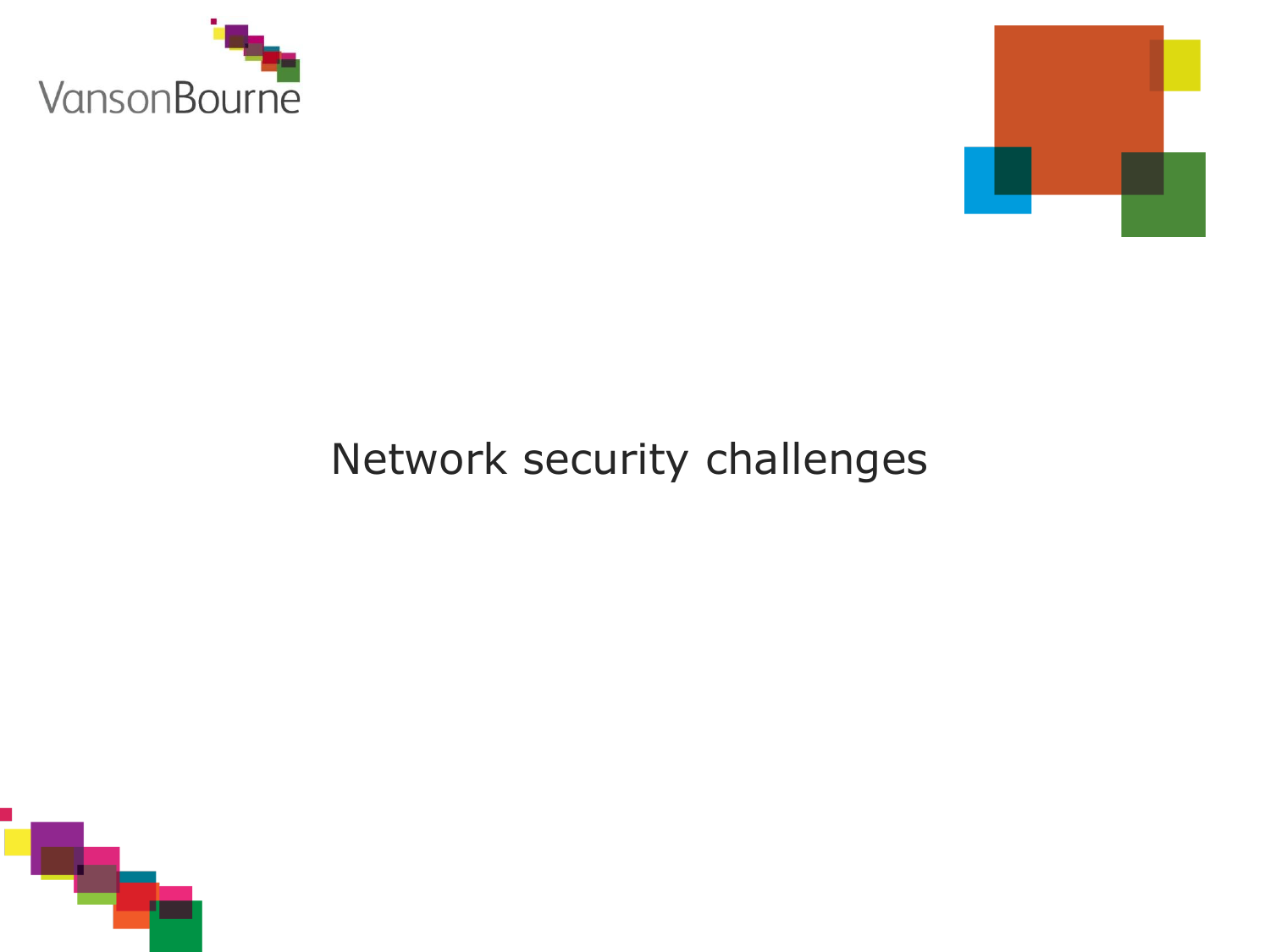

#### Challenges of network security



SMBs worry about network security. On average, respondents selected at least two of the challenging factors in figure 7a.

Each country has a different view. In the UK, 57% of IT decision makers are concerned about managing devices that access company resources, compared to just 39% overall. The growing need to use cloud-based services concerns 50% of U.S. SMBs, compared to just 44% overall.



**Figure 7a:** What do you see as the challenges of network security going forward?

**Figure 7b:** SMBs that selected the top three answers by country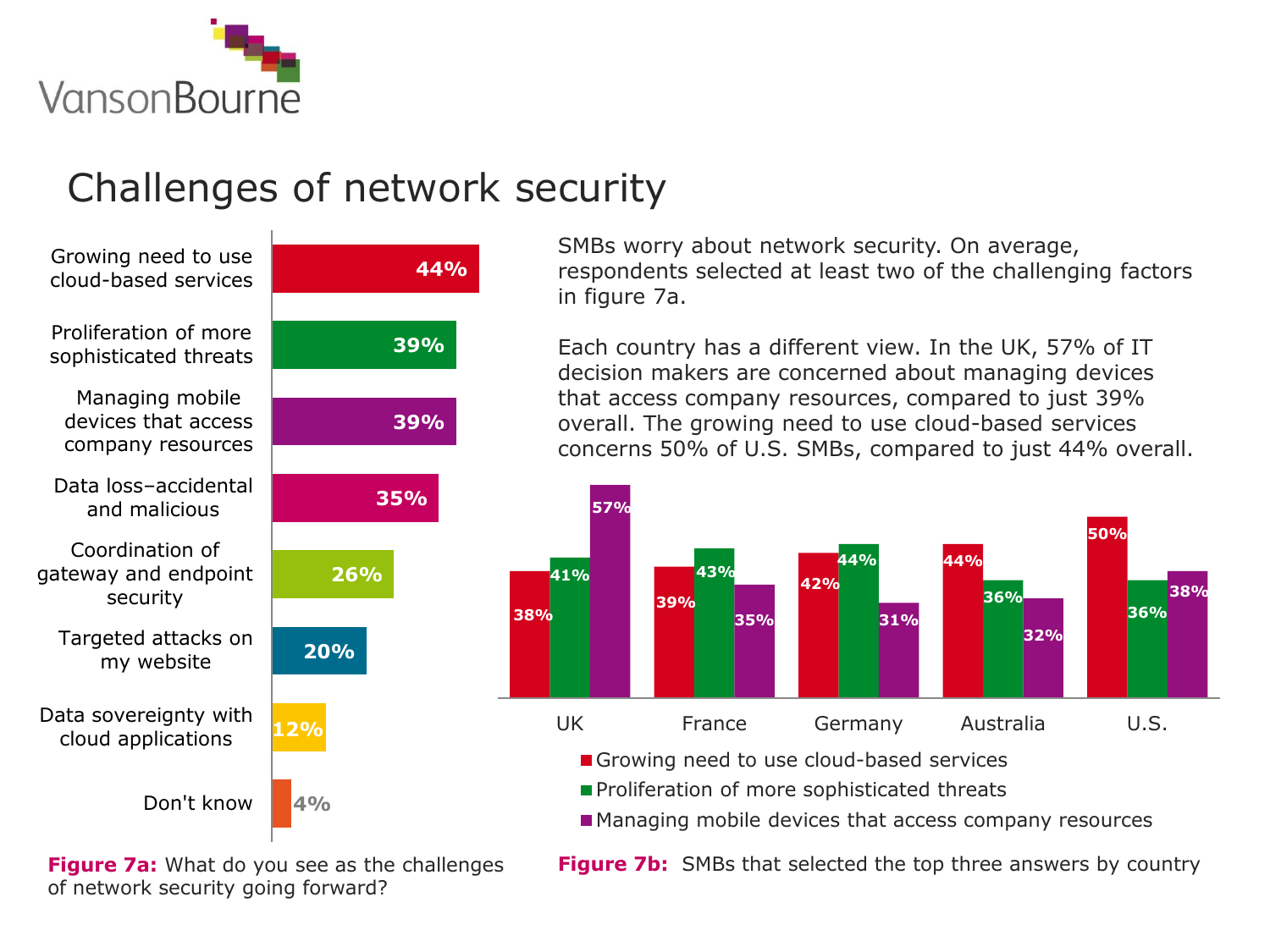

#### Network outages due to malware infections



One in five SMBs experienced a network outage due to a malware infection in the last year. And 35% of those planning to increase their IT security budget to meet security requirements, e.g., increased threats from BYOD usage, had an outage due to malware in the last 12 months. This may indicate that an outage can prompt a budget increase, and/or that malware is a risk associated with BYOD.

Figure 6e illustrates that confidence in network security increased the more recently an SMB's firewall was deployed. Figure 8b shows that the newer the firewall, the more likely an SMB had a network outage in the last year. A possible conclusion is that they didn't previously have a firewall and experienced an outage; now that they have a firewall, they feel more confident in their network security.



**Figure 8a:** Have you had a network outage caused by a malware infection in the last 12 months?

**Figure 8b:** SMBs that have had a network outage caused by a malware infection in the last 12 months, broken down by years they have had their firewall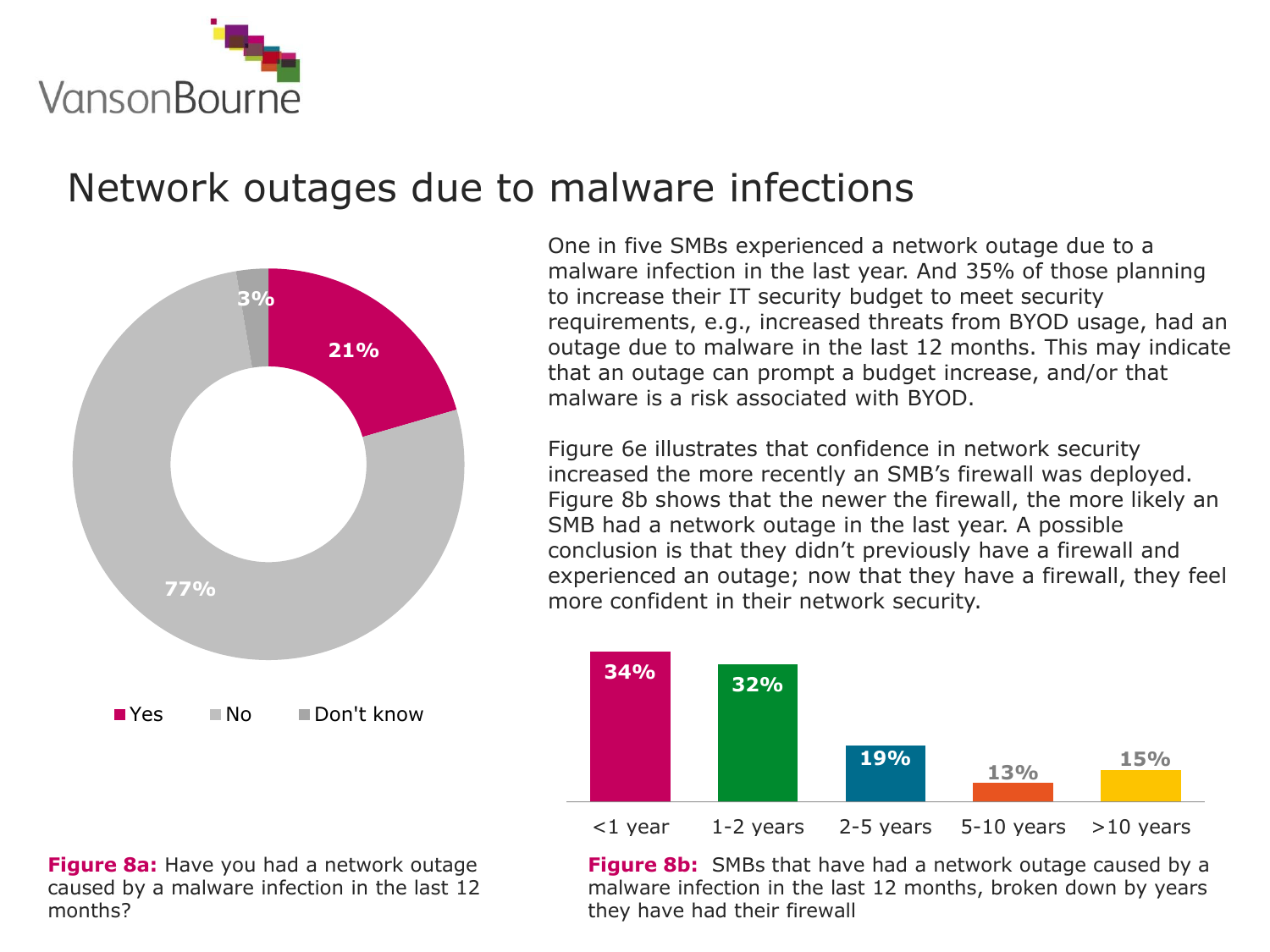

## Do IT decision makers understand UTM?



- An all-in-one product for network security
- A network firewall replacement
- A value product offering the minimum protection Designed for smaller networks

#### Don't know

**Figure 9a:** Which of these statements best describes your view of unified threat management (UTM) solutions?

50% of IT decision makers consider UTM "an all-in-one product for network security." However, 27% think a UTM is "a network firewall replacement"; 11% think it's "a value product offering the minimum protection" and 7% don't know.

Figure 9b shows that U.S. and UK SMBs are more familiar with UTM solutions.



**Figure 9b:** SMBs by country that think a UTM is an allin-one product for network security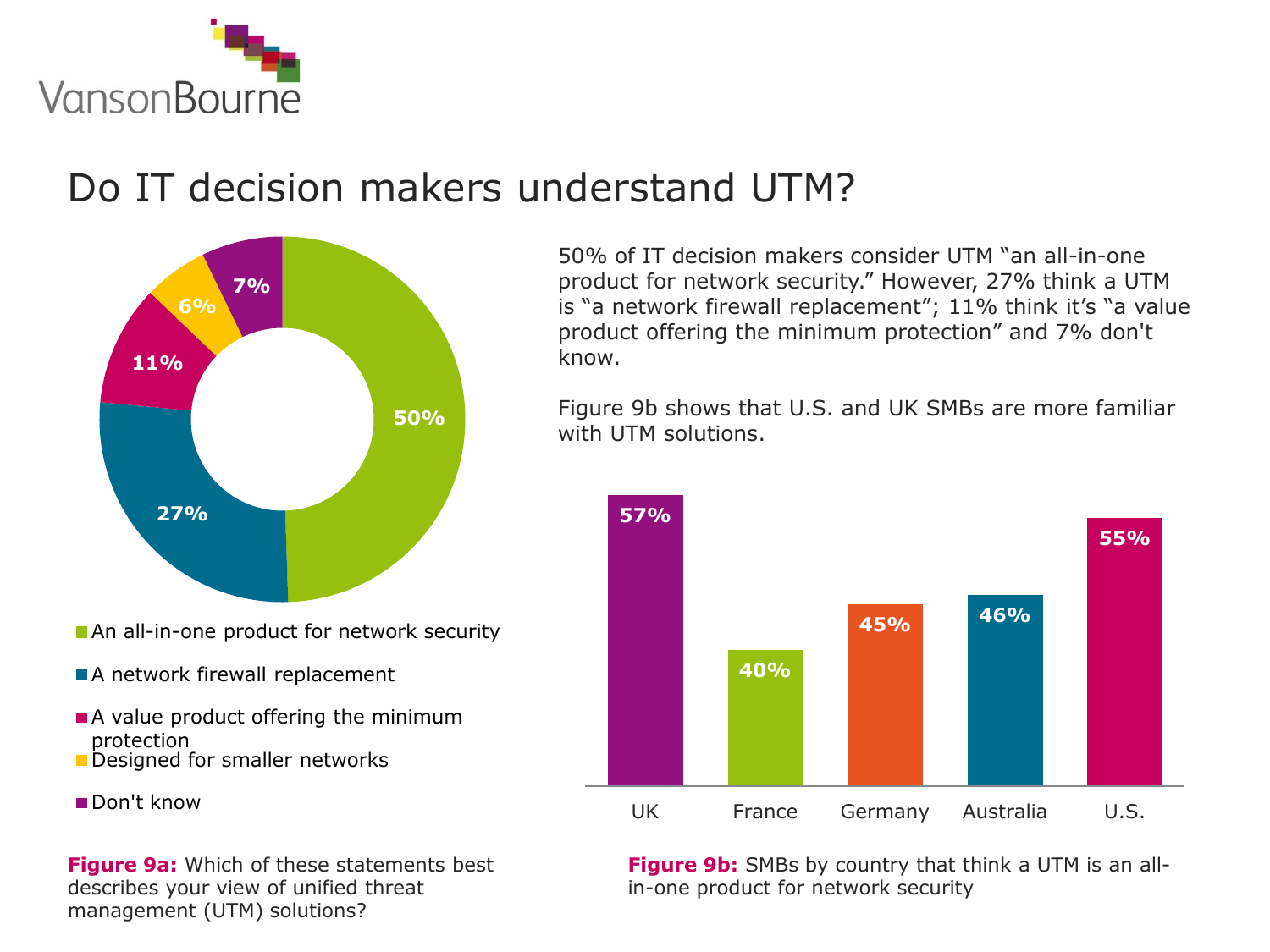

#### How long have SMBs had their firewalls?



On average, SMBs have had their firewalls around five years, while 28% have had them for less than two years.

31% of the smallest SMBs (5-100 employees) have had their firewall for two years or less, compared to 25% of larger SMBs (101-500 employees).

**Figure 10:** How long have you had your network firewall?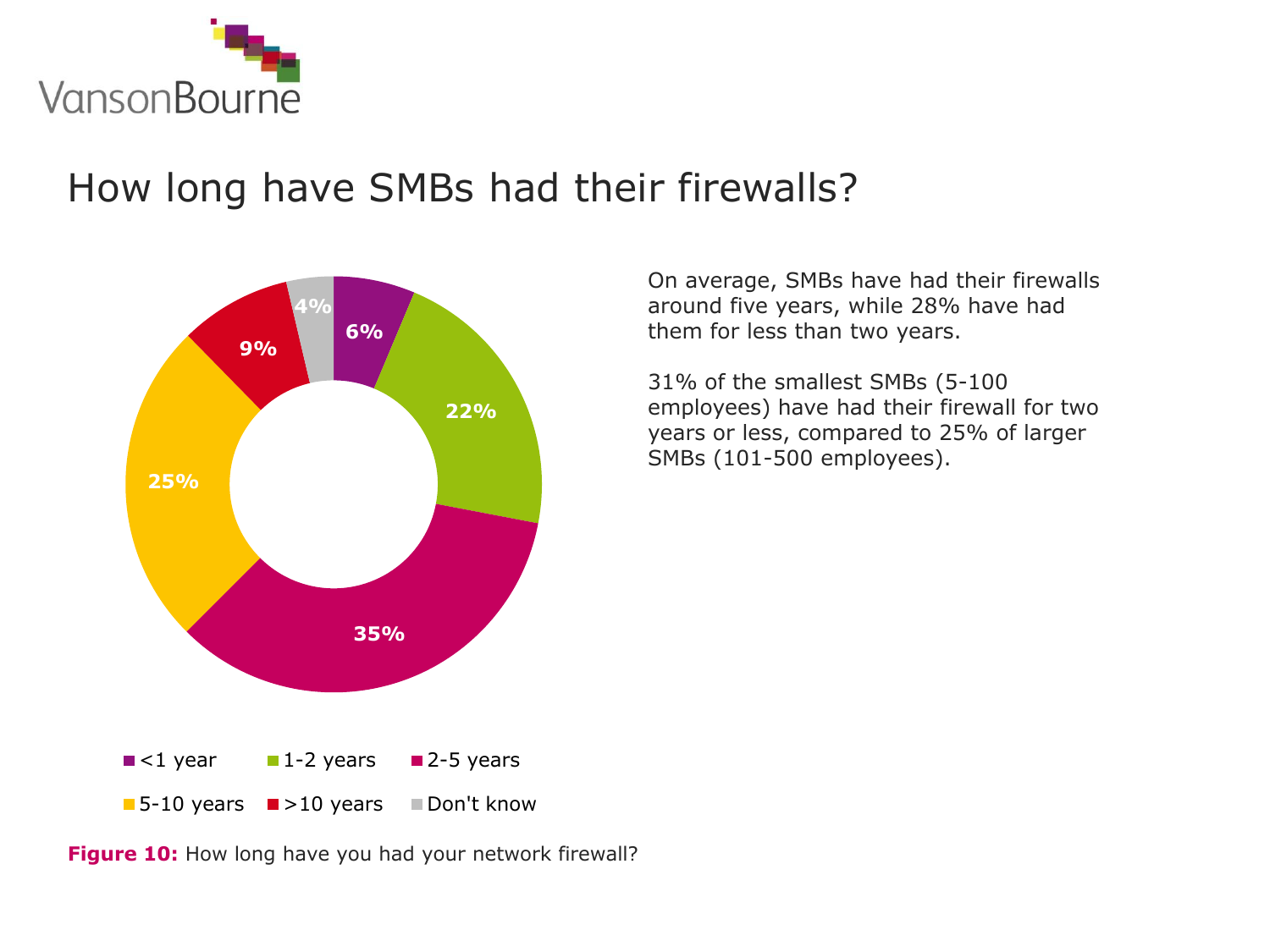

#### What do you consider when choosing a network security solution?



Low cost of ownership is the most important factor when choosing a network security solution (30%). Ease of use (24%) and the support offered (22%) are also important.

There's a difference of opinion by country. In Germany and Australia, low cost of ownership is more important than ease of use. However, in the UK, ease of use trumps low cost of ownership.



**Figure 11a:** The most important factors when choosing a network security solution

**Figure 11b:** SMBs by country that chose the top two answers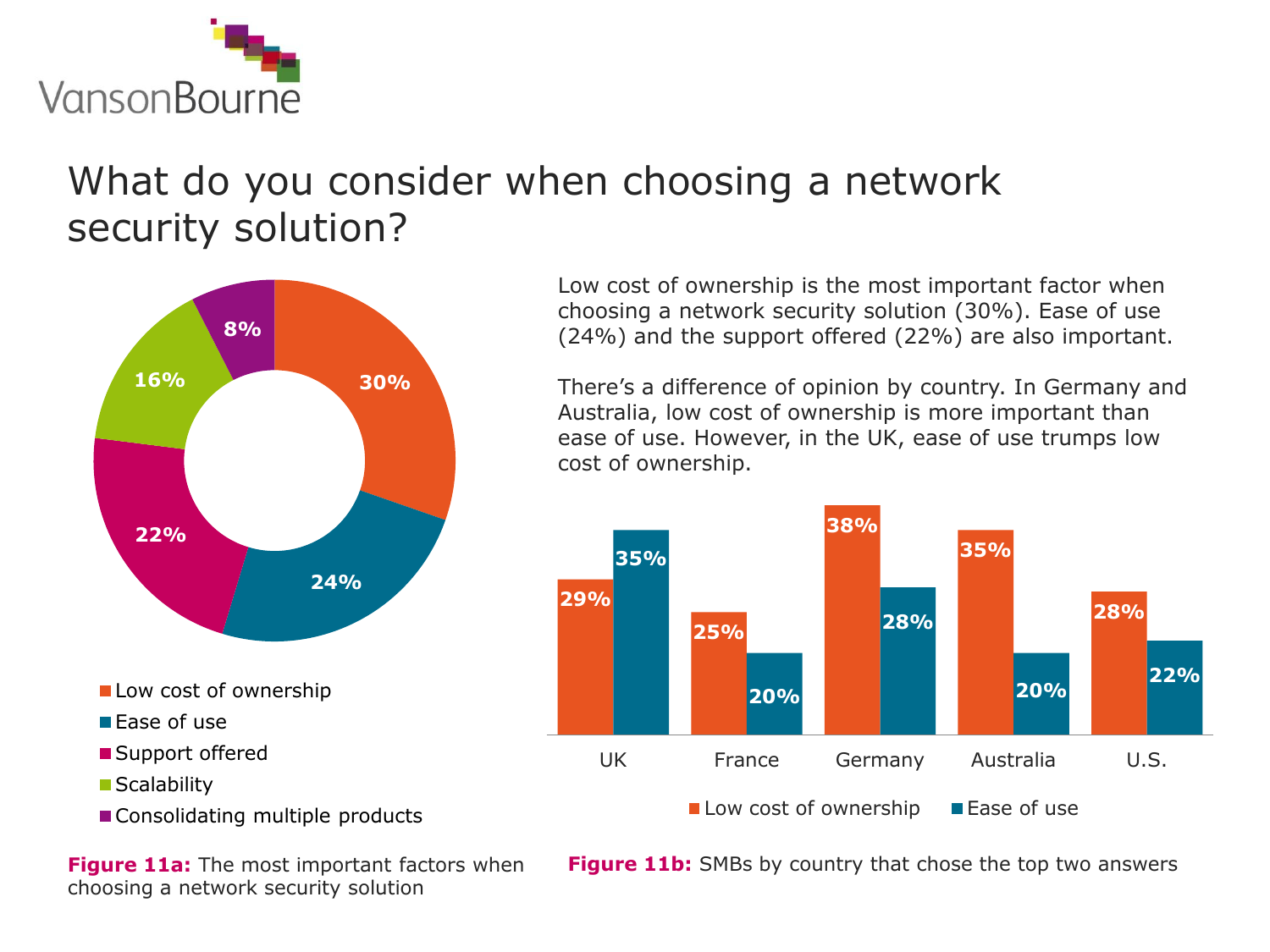



# The future of network security

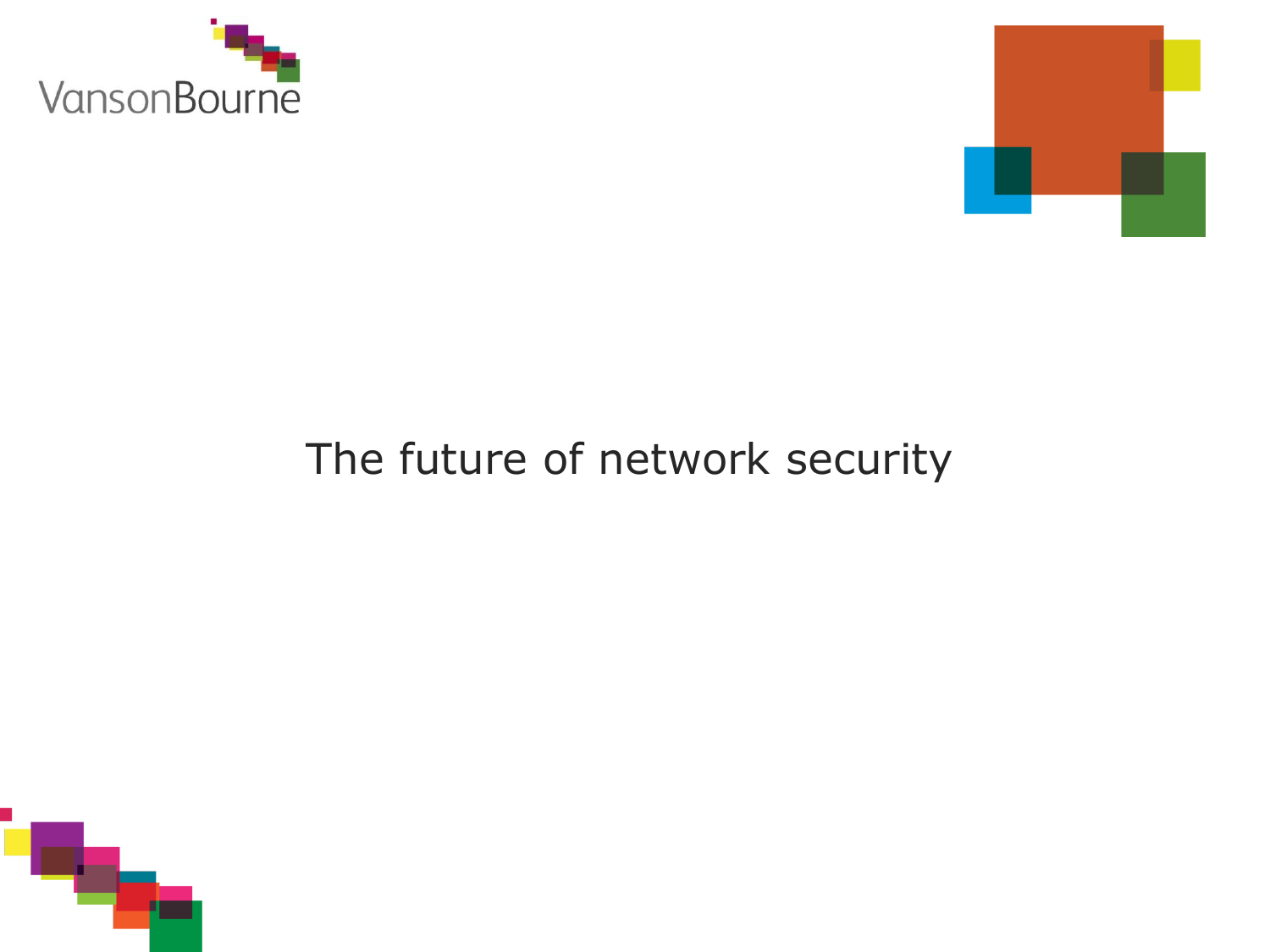

How will your IT security budget change in the next year?



Increase to meet business requirements

- Increase to meet security requirements (e.g. increased threats from BYOD usage etc.)
- Increase to meet business and security requirements
- **Stay the same**
- Reduce but we'll have to continue to meet our existing security commitments
- Reduce and security commitments will slide

**Figure 12a:** How IT security budgets will change in the next 12 months.

Nearly half (49%) of organizations will increase their IT budgets to meet security requirements, 19% to address security requirements and 30% to meet both business and security requirements.

U.S. SMBs are the most likely to increase their IT security budgets. UK SMBs are the least; 10% of UK SMBs will be dealing with a reduced IT security budget and will have to do more with less.



**Figure 12b:** SMBs by country: Differences in IT security budget over the next 12 months